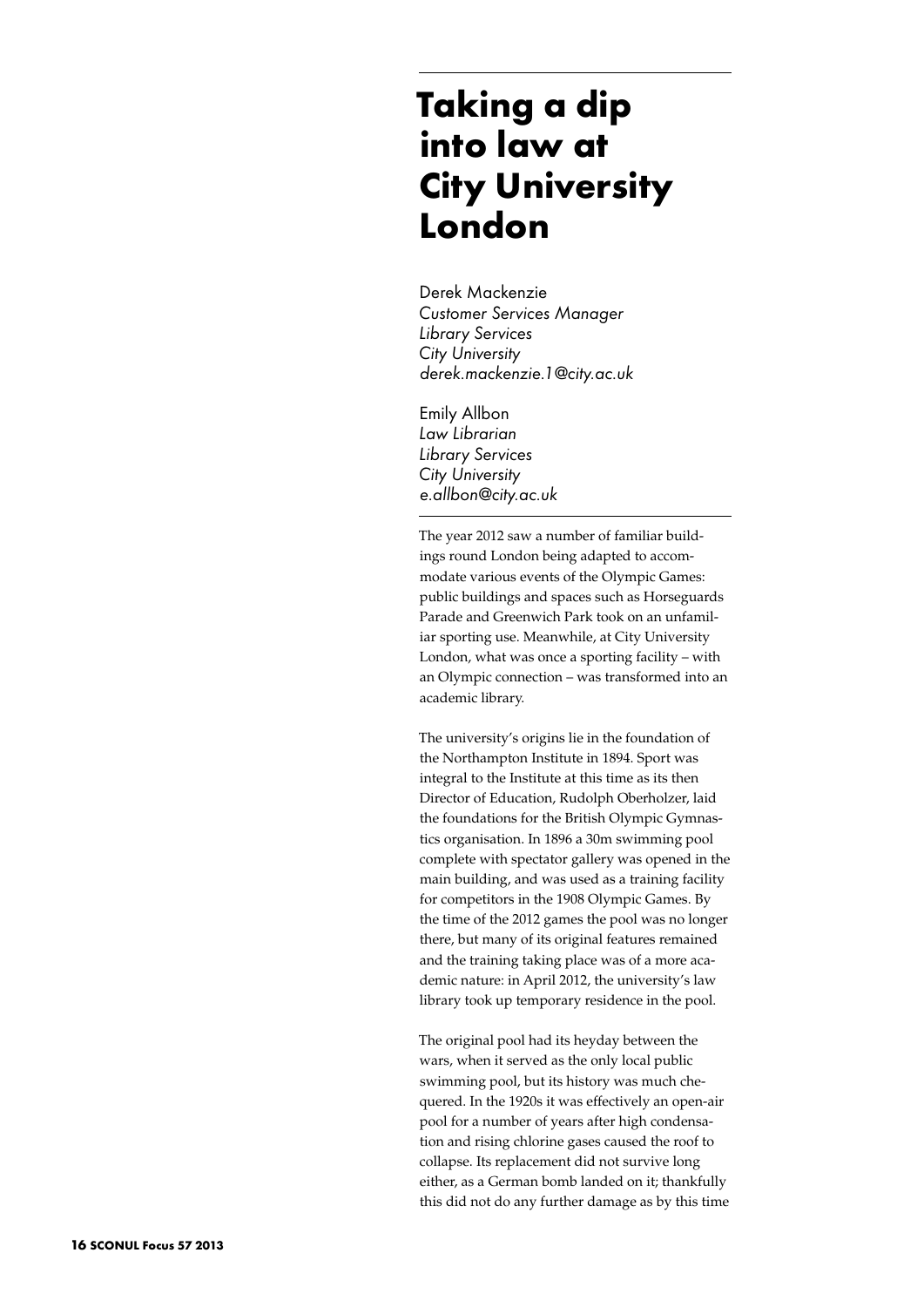

*The original swimming pool at City University*

the pool was doubling up as a wartime ammunition storage facility.

In 1998 the pool was closed after glazing fell from the roof and other structural repairs – estimated at a cost of £500,000 – were deemed necessary. The university considered seeking lottery funding to restore the pool, but a devastating fire in May 2001 led to a change in the longer-term plan for the building. During the first decade of the twentyfirst century, the swimming pool was converted into a study area for the School of Arts.

Changes in the wider university estate, in particular the integration of one of our health sciences libraries into the main library at Northampton Square in summer 2012, meant that our academic law library, which serves 989 undergraduate and taught postgraduate students, was required to relocate to temporary premises as the building intended to house the School of Law (with two floors of dedicated library space) elsewhere on the campus would not be ready until January 2013.

## **Relocation challenges**

An eight-week window was planned for the move of the law library collection to the pool, for the refurbishment of the law floor in the main library and for the integration of the health sciences library collection (approximately 15 000 books) – quite a task list. However, a number of factors conspired to rule out our preferred summer slot

for the full project and we had to do the move in two stages.

A two-week closure at the start of April was deemed the least disruptive option to move the law library into its temporary premises, but this presented a number of challenges as the busy revision period loomed before the end-of-session exams. The operational issues around uprooting an established library (the law library occupied one floor of the main university library) were numerous, and included a reduction in study spaces from over 150 to fewer than 80, reduced space for the collection and a schedule that would affect both existing and incoming students.

Law students by nature are very dependent on the library as a physical space, as they tend to work individually rather than in groups, with textbooks, journals and law reports around them. Self-regulating as a community, the law floor was always the quietest in the building.

There was a high possibility of some (quite rightly) very disgruntled students concerned about the upheaval during their revision period after Easter, so we planned carefully in order to ensure that they had as much support as possible in getting access to space and materials. We arranged for extra study spaces across the university to be available for the law school and we extended loan periods on books. Reference copies of in-demand texts were transported to our library for professional law students at Gray's Inn Place.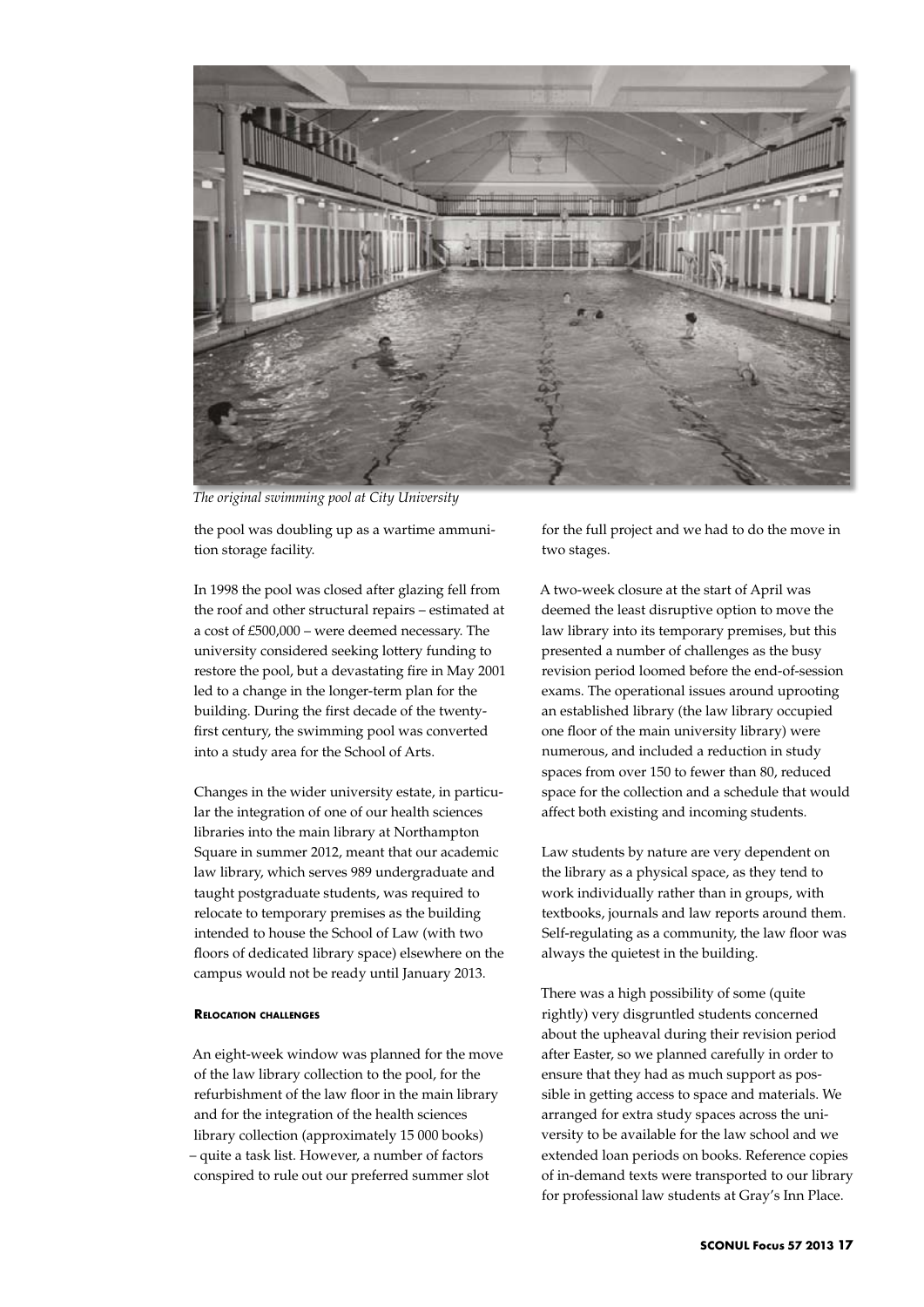#### **Arrangement of the library collection**

The pool as a space was difficult, not least because the large void under the floor meant that heavy bookshelves could only be placed around the outside of the space. There was substantially less room for our collection than in the main library.

The second challenge was that this listed space included the original changing cubicles, which had been converted to bookshelves. These looked gorgeous but they were of varying widths – 300, 400, 600 and 700 mm – which made it very difficult to plan which series would go where. There were also many random support columns to take into consideration.

Thirdly, the gallery above the pool, where spectators would once have gazed at athletes cutting through the water, could hold some stock, but extra supports had to be installed. Despite this, it would still not be able to bear the weight of more than one or two people, so this would be our closed collection available on a fetching service.

This meant the collection essentially needed to be split four ways: book stock, most popular journals and law reports on the ground floor of the pool, with the slightly less in-demand materials upstairs in the gallery. Some series would go into storage until our final move in December/January 2013 and the remainder would be withdrawn for disposal.



*Converted changing cubicle The Law Library*

Planning what would go where was demanding: the varying shelf widths, along with the existence of duplicate copies of journals and law reports, made precise calculation necessary.

### **POLITICS**

The previous occupants of the pool area had been students from the School of Arts; the room had doors at opposite ends into staff offices and



**18 SCONUL Focus 57 2013**